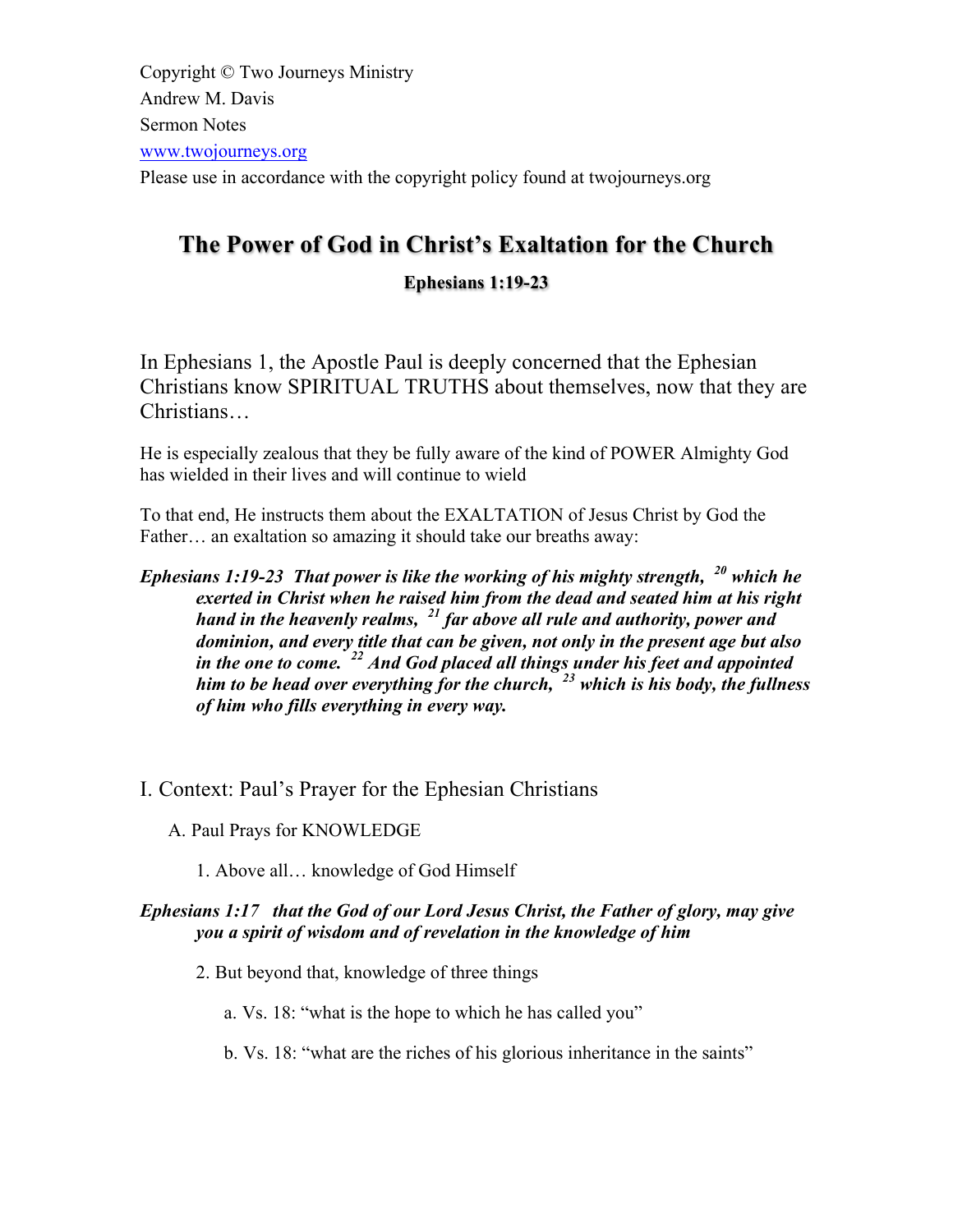- c. Vs. 19: "what is the immeasurable greatness of his power toward us who believe"
- B. Focus: the Power of God on Display in Christ
- *Ephesians 1:19-21 the immeasurable greatness of his power toward us who believe, according to the working of his great might <sup>20</sup> that he worked in Christ when he raised him from the dead and seated him at his right hand in the heavenly places, <sup>21</sup> far above all rule and authority and power and dominion, and above every name that is named, not only in this age but also in the one to come.*
	- 1. In other words, the SAME POWER of Almighty God that raised Jesus from the dead is at work in you and for you as Christians, guaranteeing your final salvation and glorification
	- 2. Paul will complete this train of thought in the next chapter:
- *Ephesians 2:1-6 As for you, you were dead in your transgressions and sins, <sup>2</sup> in which you used to live when you followed the ways of this world and of the ruler of the kingdom of the air, the spirit who is now at work in those who are disobedient. <sup>3</sup> All of us also lived among them at one time, gratifying the cravings of our sinful nature and following its desires and thoughts. Like the rest, we were by nature objects of wrath. <sup>4</sup> But because of his great love for us, God, who is rich in mercy, <sup>5</sup> made us alive with Christ even when we were dead in transgressions-- it is by grace you have been saved. <sup>6</sup> And God raised us up with Christ and seated us with him in the heavenly realms in Christ Jesus*
	- a. Simply put… just as Christ was PHYSICALLY DEAD, so you were SPIRITUALLY DEAD
	- b. And just as Christ was RAISED FROM THE DEAD PHYSCIALLY, so you also were raised from the dead SPIRITUALLY
	- c. And just as Christ was exalted through the heavenly realms and seated at God's right hand, so you were raised with Christ and seated with Him in the heavenly realms IN CHRIST JESUS
	- d. The key to this is the concept of our spiritual union with Christ, which we'll discuss more in the future messages

*Romans 6:3-5 don't you know that all of us who were baptized into Christ Jesus were baptized into his death? <sup>4</sup> We were therefore buried with him through baptism into death in order that, just as Christ was raised from the dead through the glory of the Father, we too may live a new life. <sup>5</sup> ¶ If we have been united with him like this in his death, we will certainly also be united with him in his resurrection.*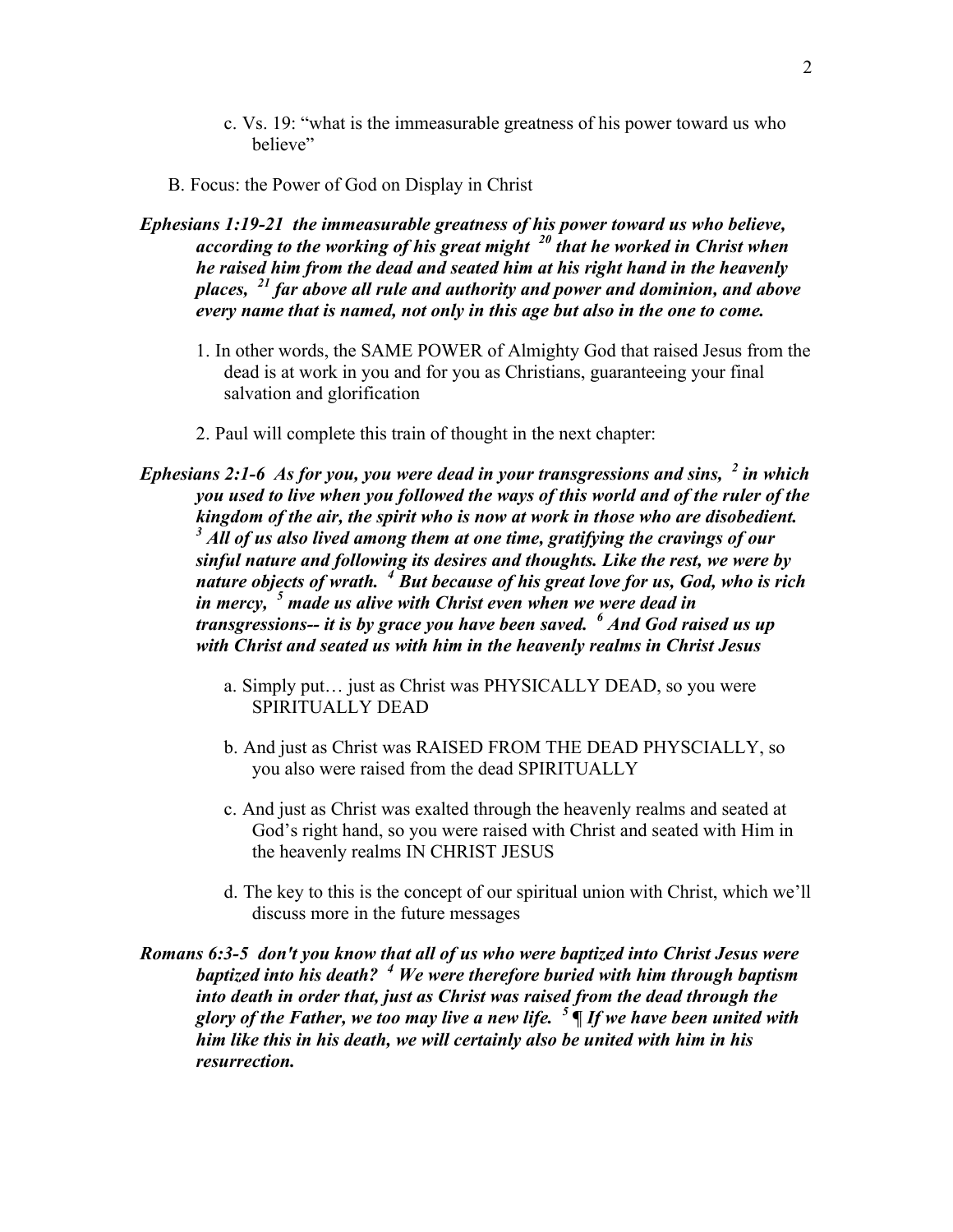- 3. Paul deeply yearns for God to confirm in the hearts of all Christians how astonishingly powerful God is to accomplish the final salvation of all the elect
- 4. He wants Christians to have full assurance of faith that

# *Philippians 1:6 he who began a good work in you will carry it on to completion until the day of Christ Jesus.*

- 5. More than that, he wants us to understand the awesome power wielded by Jesus Christ right now on behalf of the church
- C. God's Power only Discerned BY FAITH
	- 1. Paul is really praying for the Holy Spirit to reveal the awesome invisible power of God to our hearts
	- 2. This can only come by faith

# *Ephesians 1:17 I keep asking that the God of our Lord Jesus Christ, the glorious Father, may give you* **the Spirit of wisdom and revelation***, so that you may know him better.*

# *Ephesians 1:18 I pray also that* **the eyes of your heart may be enlightened** *in order that you may know*

- 3. These invisible truths are revealed to our hearts by the WORD of GOD, which is the ministry of the Holy Spirit
- 4. The "eyes of the heart" is our FAITH… our ability to perceive invisible realities taught in the Word of God
- 5. The focus of all of this power is what God has already done in Jesus Christ
- 6. Paul seems to go step by step with Christ's exaltation as a clear display of the power of Almighty God
	- a. First, God raised Christ from the dead
	- b. Second, God ascended Christ through the heavenly realms to sit him at His right hand
	- c. Third: God subjected all powers, rulers, authorities to Christ
	- d. Fourth: God established Christ as Head over all things for the church
- II. The First Display of God's Power: Christ Raised (vs. 19-20)

A. Christ's Resurrection from the Dead a Clear Demonstration of God's Power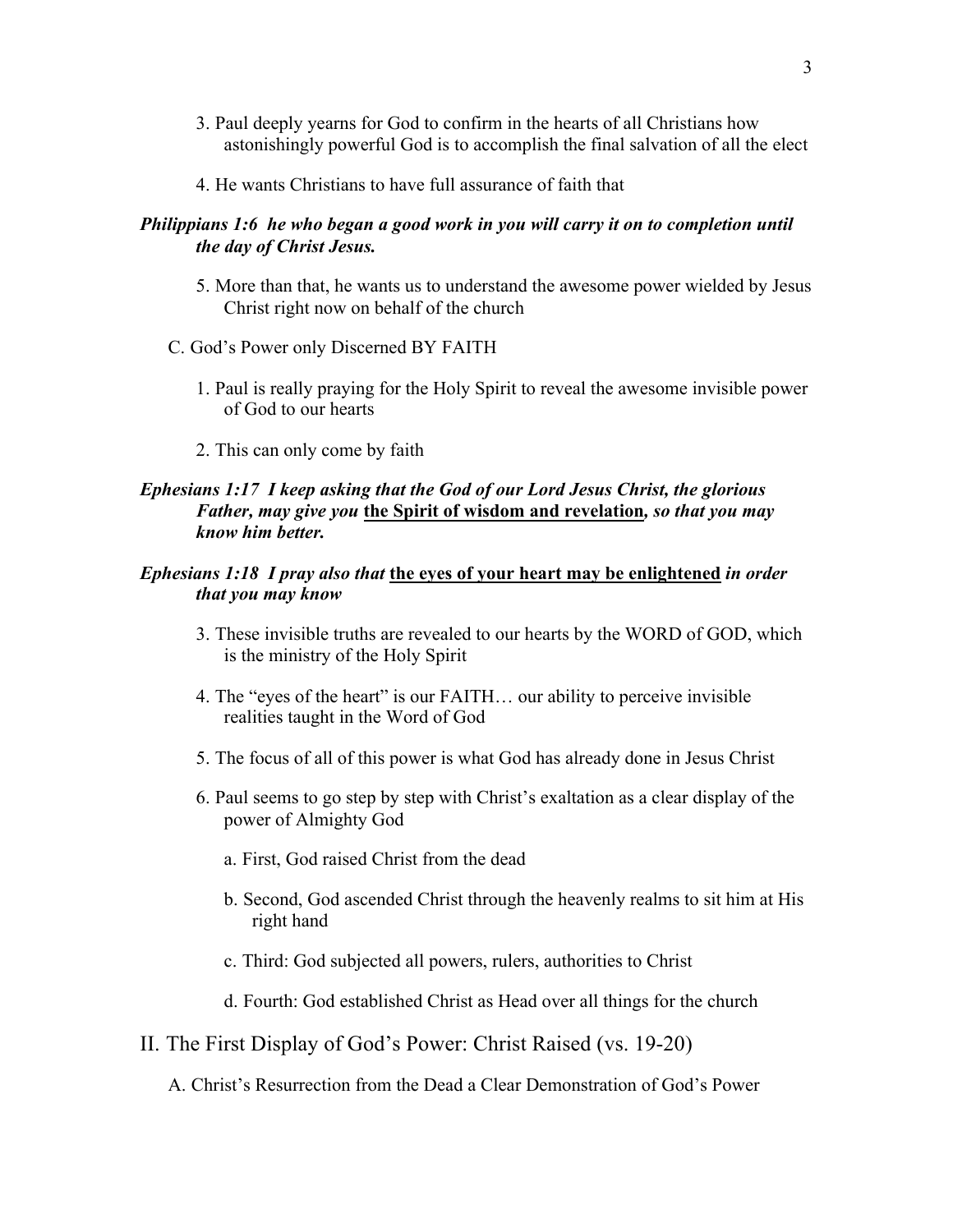# *KJV Ephesians 1:19-20 according to the working of his mighty power, <sup>20</sup> Which he wrought in Christ, when he raised him from the dead*

- 1. This is the starting point for Paul's instruction about God's power in the Christian's life
- 2. The historical fact of the resurrection of Jesus from the dead was the foundation of the gospel they heard and believed
- 3. If God can raise Jesus from the dead physically, his power is sufficient for their complete salvation
- 4. God's power on display

# *Romans 1:4 [Jesus Christ our Lord was] declared with power to be the Son of God by his resurrection from the dead*

- B. Death an Awesomely Powerful Enemy
	- 1. Death was an undefeated enemy… no one ever triumphed over the grave
	- 2. Jesus died on the cross and was wrapped in linen cloths and laid in a cave belonging to Joseph of Arimathea
	- 3. A huge stone was rolled in front of the entrance to the tomb and the people went away
	- 4. He lay there, dead, cold, lifeless through the rest of that day and all the next day
		- a. His heart was still
		- b. His lungs did not fill with air
		- c. His muscles did not move
		- d. His brain was free from electrical activity
	- 5. No power on earth could raise Jesus from the dead
		- a. No power of human skill or wisdom
		- b. No Greek physician could come and raise Jesus; no combination of potions or balms or ointments or therapeutic techniques could make the slightest difference
		- c. Death is an enemy FAR BEYOND human power
- C. The Power of God in the Resurrection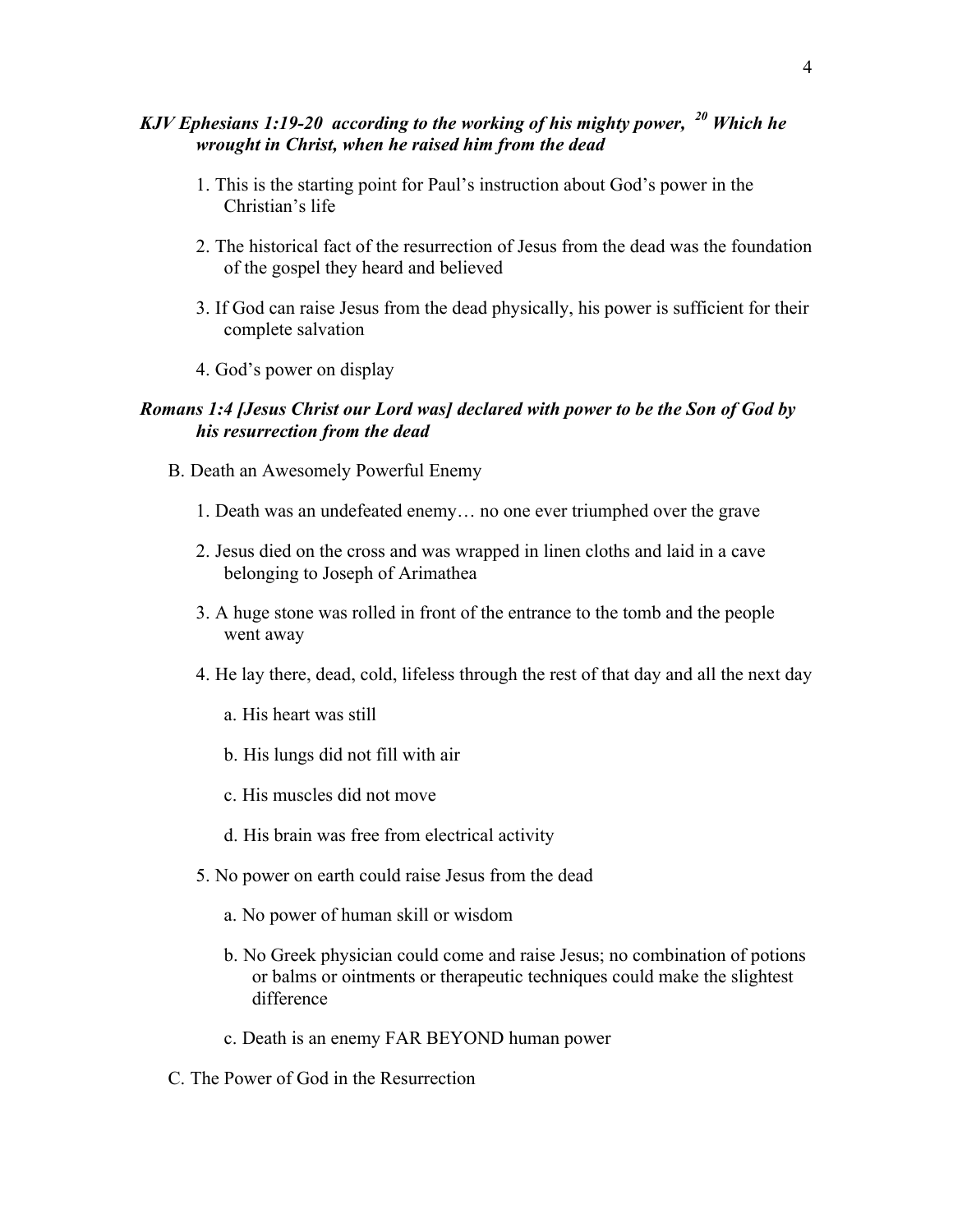- 1. But God the Father was already supernaturally protecting the body of Jesus FROM DECAY
- 2. Immediately upon death, the body's immune system ceases functioning; countless microbes ordinarily begin destroying the body in repulsive ways
- 3. One result of this DECAY is a "bad odor"

#### *John 11:39 "Take away the stone," he said. "But, Lord," said Martha, the sister of the dead man, "by this time there is a bad odor, for he has been there four days."*

- 4. But in Jesus' case, God the Father would not allow Jesus' dead body to decay
- *Psalm 16:10 you will not abandon me to the grave, nor will you let your Holy One see decay.*

### *Acts 2:31 Seeing what was ahead, [David] spoke of the resurrection of the Christ, that he was not abandoned to the grave, nor did his body see decay.*

- a. God somehow protected the body of Jesus from the relentless destruction of these microbes
- b. God's power was all over the body of Jesus in the tomb, preparing it for a glorious resurrection
- 5. Suddenly, on the third day, something astonishing happened to Jesus' body
	- a. It was miraculously transformed into an eternal mystery… a RESURRECTION BODY
	- b. He was not merely resuscitated like Lazarus or Jairus's 12-year-old daughter into the same MORTAL BODY
	- c. He was given the first resurrection body in redemptive history… a body completely free from pain and death

#### *Romans 6:9 For we know that since Christ was raised from the dead, he cannot die again; death no longer has mastery over him.*

- d. Jesus sat up in the tomb and probably passed right through the linen wrappings with their sticky aromatic resins; he took the head cloth off and folded it up by itself and set it aside
- e. Just as he passed through the grave cloths, so he also passed through the walls of the tomb and went out
- f. A supernatural display of the power of God… God the Father has all power over death… and death is no hindrance to Him at all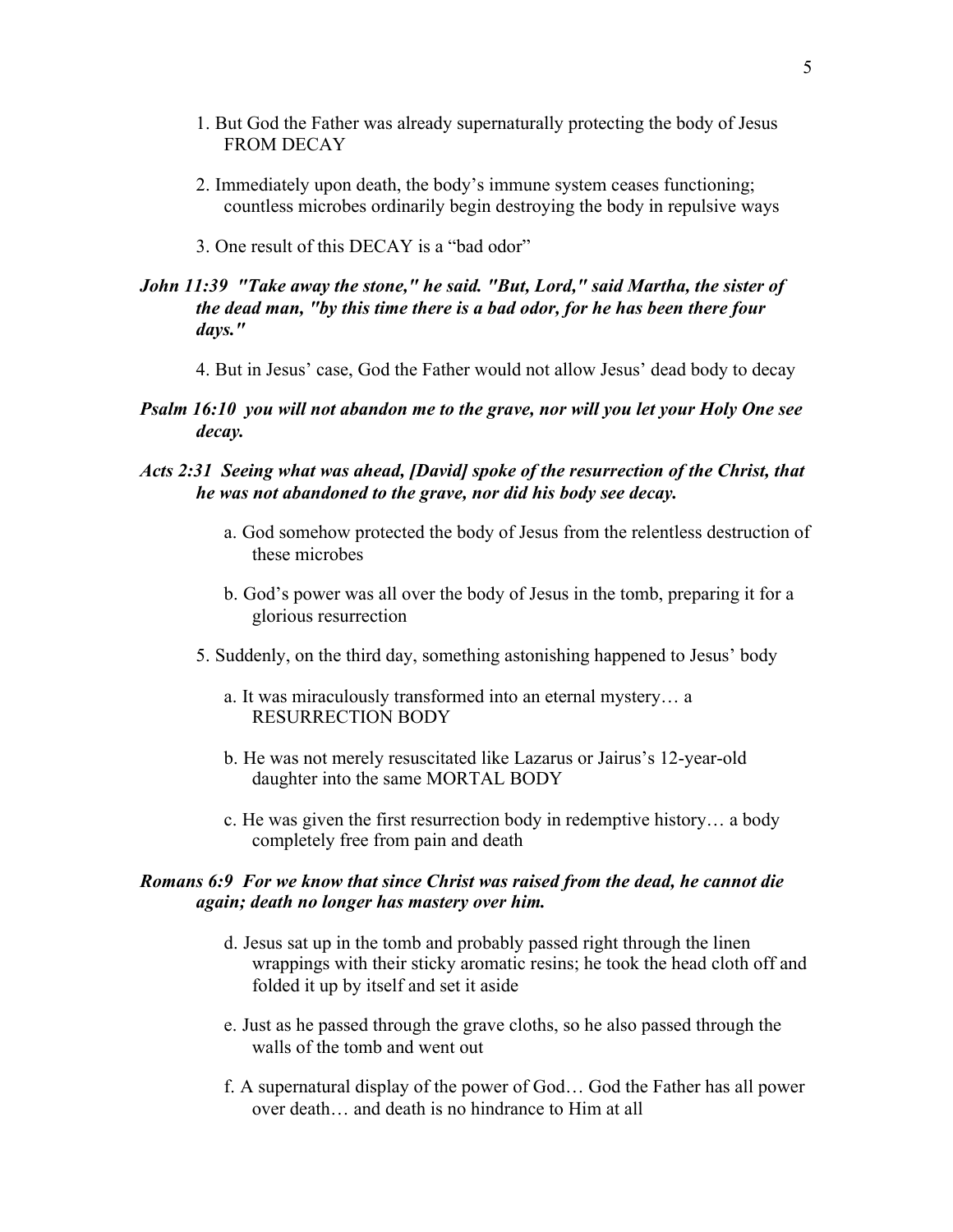- D. Paul's Point: The Same Power that Raised Christ from the Dead Physically Has ALREADY Been At Work in Your Life
	- 1. You were dead spiritually in Satan's dark kingdom; enslaved to passions and lusts, serving the flesh, unable to stop sinning
	- 2. You were dead to God, dead to His word, dead to His laws
	- 3. But God worked in you with an awesome power LIKE WHAT HE DID to Jesus' body… that He did to your soul!
	- 4. But God wasn't done exalting Jesus Christ!

III. The Second Display of God's Power: Christ Seated (vs. 20-21)

*Ephesians 1:19-21 according to the working of his mighty power, <sup>20</sup> Which he wrought in Christ, when he raised him from the dead and set him at his own right hand in the heavenly places, <sup>21</sup> Far above all principality, and power, and might, and dominion, and every name that is named, not only in this world, but also in that which is to come*

God also put His awesome power on display by what happened to Christ after His resurrection from the dead

The Resurrection from the dead proclaims "Christ lives, and He lives FOREVER"

- The Exaltation of Christ to the highest place in the universe proclaims "Christ reigns, and He reigns FOREVER"
	- A. The Ascension of Christ
		- 1. After Jesus was raised from the dead, He spent forty days with his disciples and instructed them about Old Testament prophecies that had been fulfilled in Him and about the Kingdom of God
		- 2. After that time:

## *Acts 1:9 After he said this, he was taken up before their very eyes, and a cloud hid him from their sight.*

3. This was not the end of His journey, however

#### *Hebrews 4:14 Therefore, since we have a great high priest who has gone through the heavens, Jesus the Son of God*

a. Jesus' infinite journey goes beyond heaven, because God lives ABOVE the heavens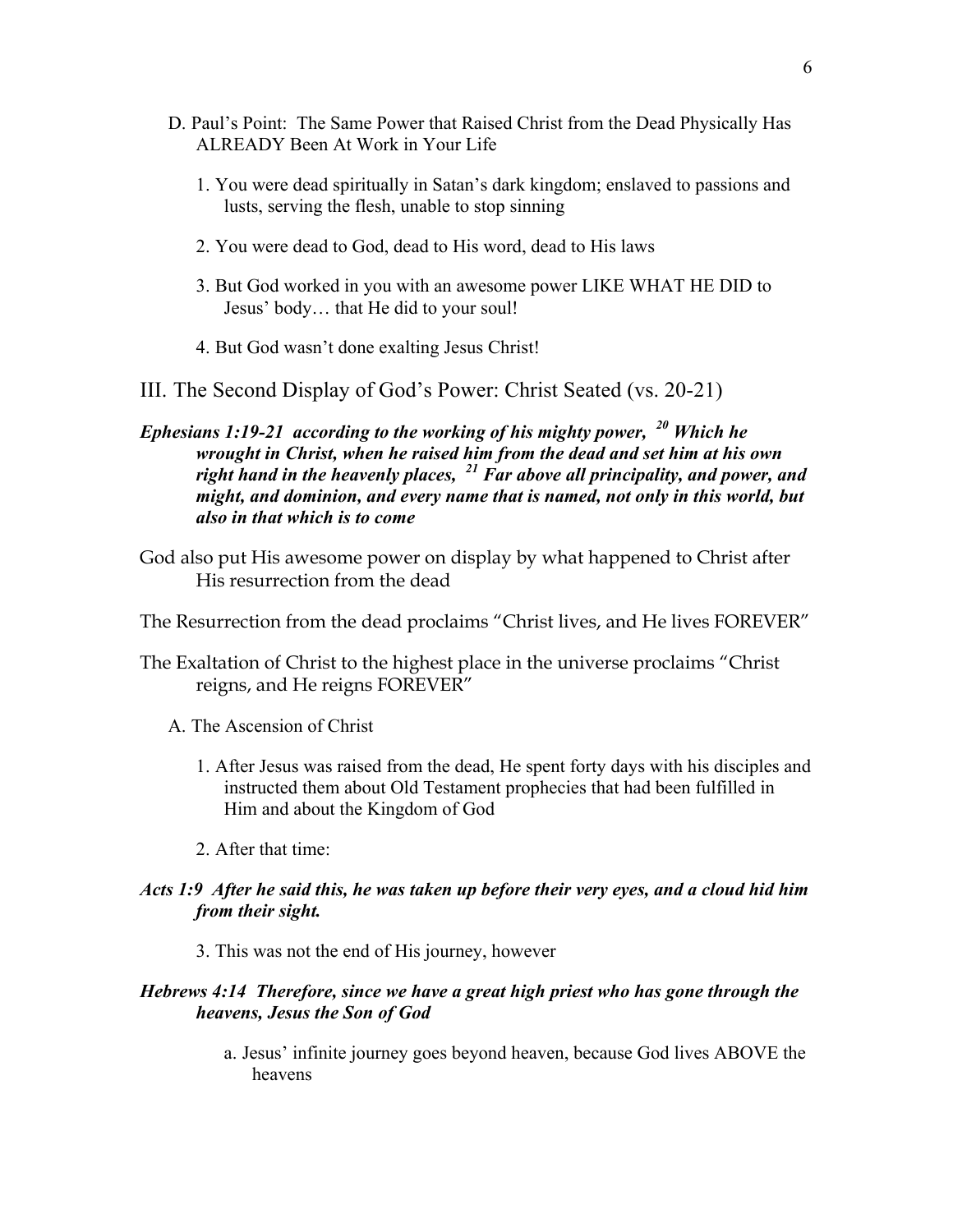# *Psalm 8:1 O LORD, our Lord, how majestic is your name in all the earth! You have set your glory* **above the heavens***.*

#### *Psalm 57:5 Be exalted, O God,* **above the heavens***; let your glory be over all the earth.*

b. Jesus goes ABOVE ALL CREATED REALMS right to the throne of God itself to save us from our sins

# *Hebrews 7:26 Such a high priest meets our need-- one who is holy, blameless, pure, set apart from sinners,* **exalted above the heavens***.*

There our Great High Priest has offered His own blood for us… right before the throne of Almighty God

Christ is INFINITELY ABOVE all powers in the heavenly realms… as is appropriate given his status as the only begotten Son of God

- B. The Session of Christ
	- 1. God gave Jesus Christ the highest place of honor in the universe… seated at His right hand
		- a. The "right hand" is a place of access to God unlike anyone else
		- b. The "right hand" is a place of influence, from which Jesus can carry out His intercessory ministry
	- 2. To "SIT" in God's presence is a picture of equality with God
		- a. Angels stand to serve or fall on their faces in reverence
		- b. So also human beings
		- c. But Jesus sits at God's right hand as an equal
		- d. ALSO… Jesus' sitting is a picture of the completion of His work as mediator and High Priest

*Hebrews 10:11-14 Day after day every priest stands and performs his religious duties; again and again he offers the same sacrifices, which can never take away sins.*  <sup>12</sup> But when this priest had offered for all time one sacrifice for sins, he sat *down at the right hand of God. <sup>13</sup> Since that time he waits for his enemies to be made his footstool, <sup>14</sup> because by one sacrifice he has made perfect forever those who are being made holy.*

3. Predicted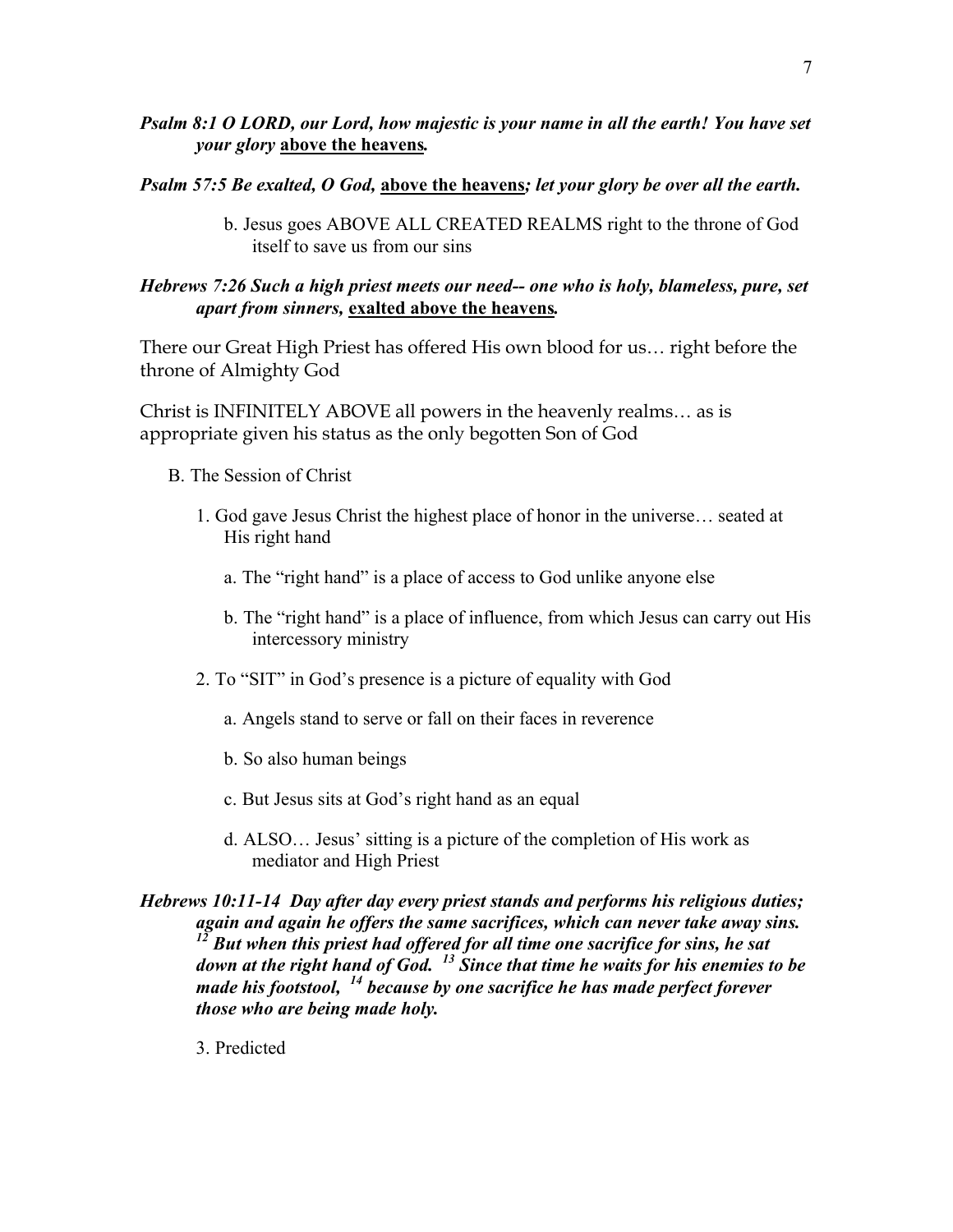- *Psalm 110:1-2 The LORD says to my Lord: "Sit at my right hand until I make your enemies a footstool for your feet." <sup>2</sup> The LORD will extend your mighty scepter from Zion; you will rule in the midst of your enemies.*
	- 4. Asserted
- *Ephesians 1:20 he raised him from the dead and seated him at his right hand in the heavenly realms*
- *Colossians 3:1 Since, then, you have been raised with Christ, set your hearts on things above, where Christ is seated at the right hand of God.*
- *Hebrews 1:3 After he had provided purification for sins, he sat down at the right hand of the Majesty in heaven.*
- *Hebrews 8:1 We do have such a high priest, who sat down at the right hand of the throne of the Majesty in heaven*
	- C. The Seating of Christ at God's Right Hand is a Display of God's Power
		- 1. Christ was a dead man in the tomb
		- 2. God by His power raised Him from the dead and exalted him to the highest place
- *Philippians 2:9-11 Therefore God exalted him to the highest place and gave him the name that is above every name, <sup>10</sup> that at the name of Jesus every knee should bow, in heaven and on earth and under the earth, <sup>11</sup> and every tongue confess that Jesus Christ is Lord, to the glory of God the Father.*
	- D. Implications for Us
		- 1. Christ is our Savior, our Head, our Brother… and by faith we are united to Him spiritually
		- 2. His exaltation is our exaltation
		- 3. So Paul specifically asserts

#### *Ephesians 2:6 [God] raised us up with him and seated us with him in the heavenly places in Christ Jesus…*

- 4. What level of confidence and joy this should give us!
- 5. Even more when we realize the WARLIKE implications of God the Father's command to His Son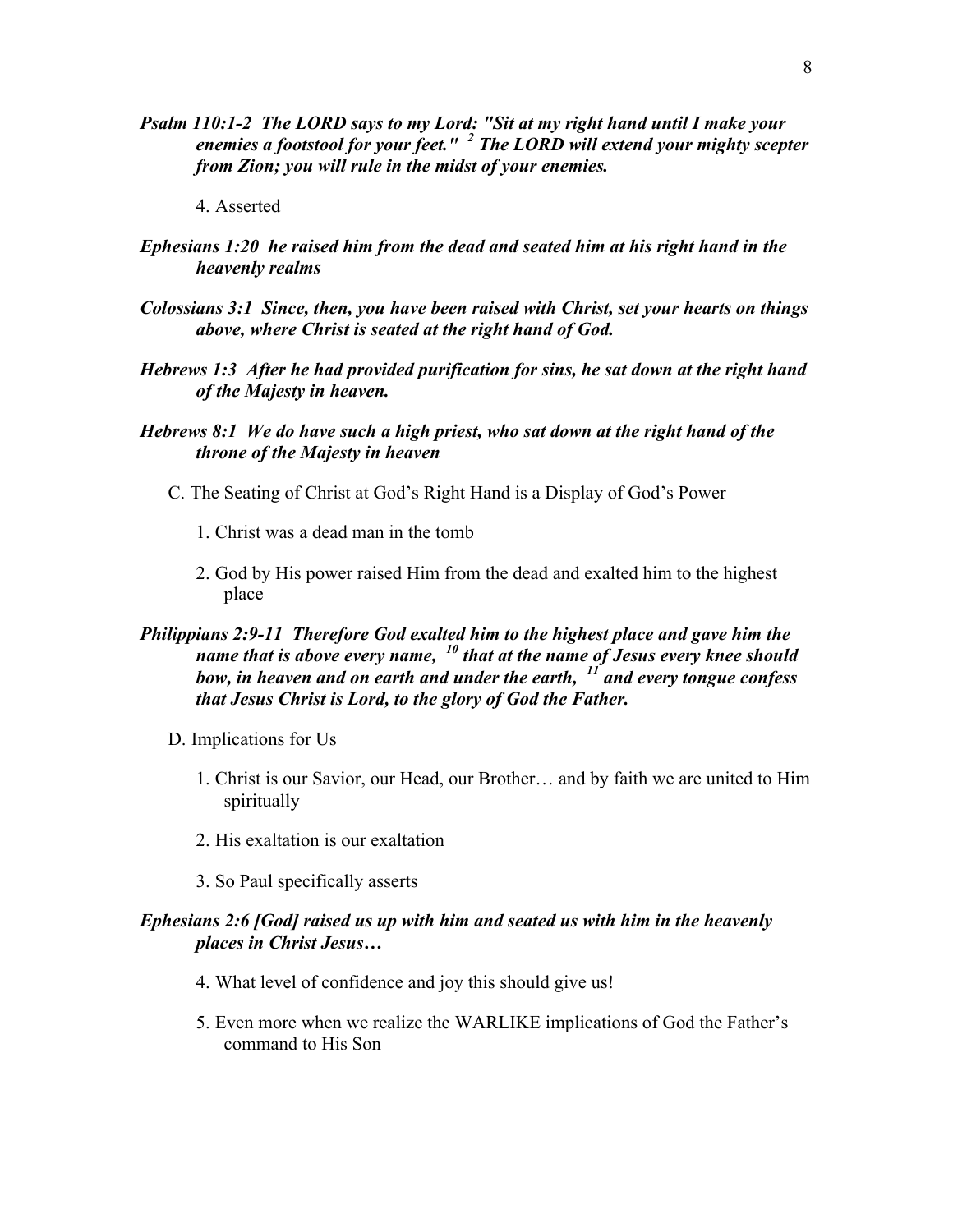- *Psalm 110:1-2 The LORD says to my Lord: "Sit at my right hand until I make your enemies a footstool for your feet." <sup>2</sup> The LORD will extend your mighty scepter from Zion; you will rule in the midst of your enemies.*
- Christ is seated at God's right hand while Almighty God Himself, God the Father, employs His omnipotence—the totality of His wisdom and power—to crush Jesus' enemies under His feet!
- IV. The Third Display of God's Power: Christ Ruling (vs. 21)

# *Ephesians 1:20-22 seated him at his right hand in the heavenly places, <sup>21</sup> far above all rule and authority and power and dominion, and above every name that is named, not only in this age but also in the one to come. <sup>22</sup> And he put all things under his feet*

- A. "Rule and Authority and Power and Dominion"
	- 1. God created many orders of beings, both physical and spiritual
	- 2. These are names of all of these orders of beings… especially in the spiritual realms; we generally simply speak of ANGELS… but the organization and variety of spirit-beings is wider than that
		- a. The word "archangel" is given to Michael in Jude 9; it means "ruler-angel"
		- b. It implies some angels are more powerful than others and have positions of authority
		- c. Isaiah speaks of "seraphim" = "burning ones"… not mentioned anywhere else in the Bible
		- d. The Book of Revelation speaks of " four living creatures" with six wings, covered with eyes all around; one like a lion, one like an ox; one with the face of a man; one like a flying eagle; they were covered with eyes all around
		- e. The Book of Ezekiel also describes creatures like that, but slightly different
	- 3. The idea of an "archangel" (like Michael) gives a sense of dominions, or realms of angelic power… perhaps God put various angels in charge of various aspects of His creation
		- a. In the Book of Daniel, an angel tells Daniel that Michael is "one of the chief princes" who came to assist another angel in his struggle against the "King of Persia"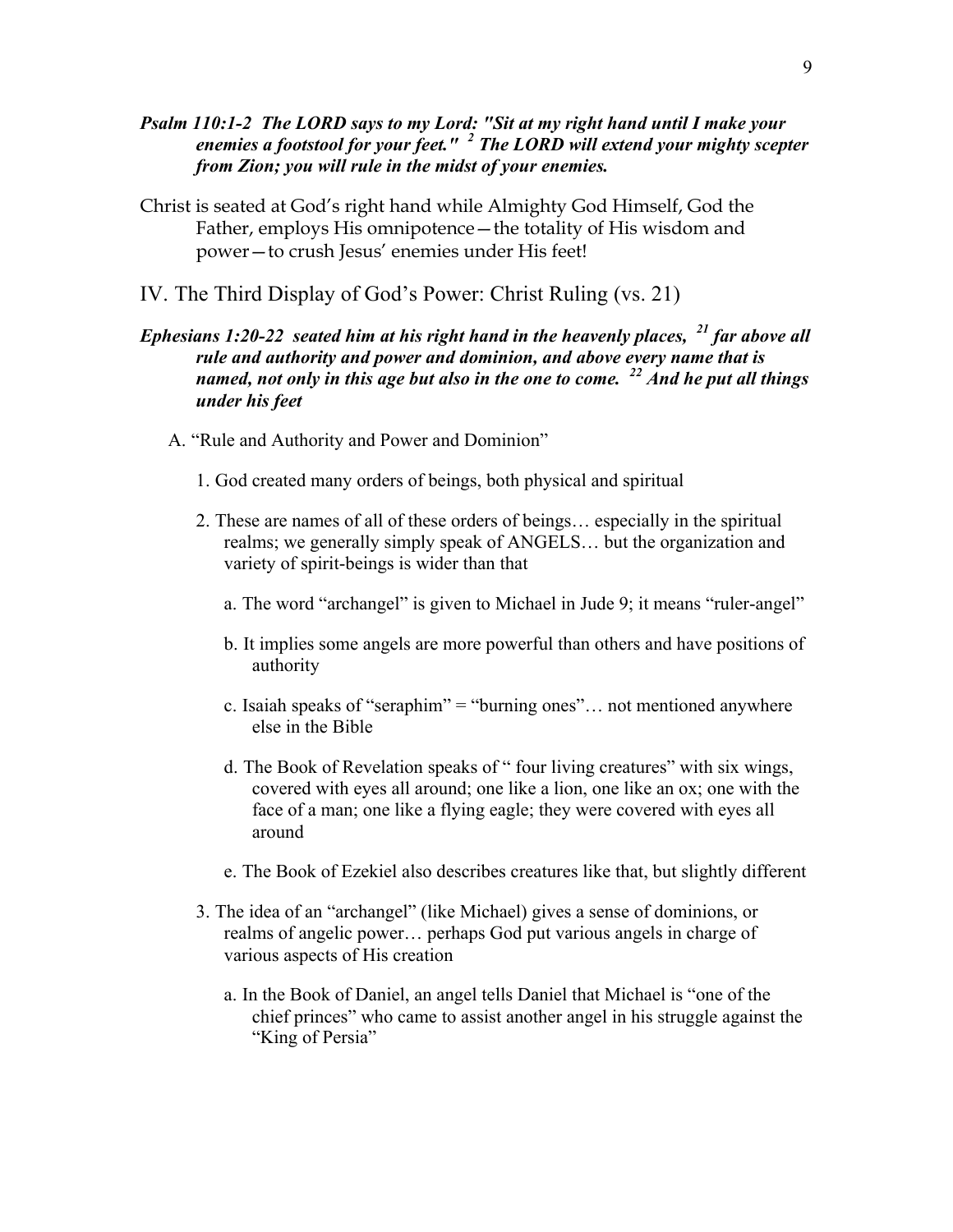- b. Since no human could ever successfully resist an angel, most commentators surmise that the "King of Persia" refers either to Satan or to a powerful demon under Satan's rule
- 4. Paul will use these same terms later to refer to Satan and his demons

# *Ephesians 6:12 For our struggle is not against flesh and blood, but against the rulers, against the authorities, against the powers of this dark world and against the spiritual forces of evil in the heavenly realms.*

- 5. This would suggest different orders of demonic forces… different realms of jurisdiction… different levels of power…
	- a. Angels have stunning levels of power, far beyond our ability to comprehend
	- b. Perhaps the clearest glimpse into the supernatural world, the world of angels and demons is in the Book of Daniel

# *Daniel 10:4-8 On the twenty-fourth day of the first month, as I was standing on the bank of the great river, the Tigris, <sup>5</sup> I looked up and there before me was a man dressed in linen, with a belt of the finest gold around his waist. <sup>6</sup> His body was like chrysolite, his face like lightning, his eyes like flaming torches, his arms and legs like the gleam of burnished bronze, and his voice like the sound of a multitude. <sup>7</sup> I, Daniel, was the only one who saw the vision; the men with me did not see it, but such terror overwhelmed them that they fled and hid themselves. <sup>8</sup> So I was left alone, gazing at this great vision; I had no strength left, my face turned deathly pale and I was helpless.*

c. So, this astonishingly glorious and powerful being, this mighty warrior angel is the very one who was unable to get past the "King of Persia"

# *Daniel 10:13 the prince of the Persian kingdom resisted me twenty-one days. Then Michael, one of the chief princes, came to help me, because I was detained there with the king of Persia.*

- d. Satan rules over an organized, dark Kingdom with many fallen angels of stunning power
- e. It could be that various demons are assigned to rule over various nations on earth and influence their decisions
- f. It could also be that various demons impersonate deities and stand behind the idols that pagans worship

#### *1 Corinthians 10:20 the sacrifices of pagans are offered to demons, not to God, and I do not want you to be participants with demons.*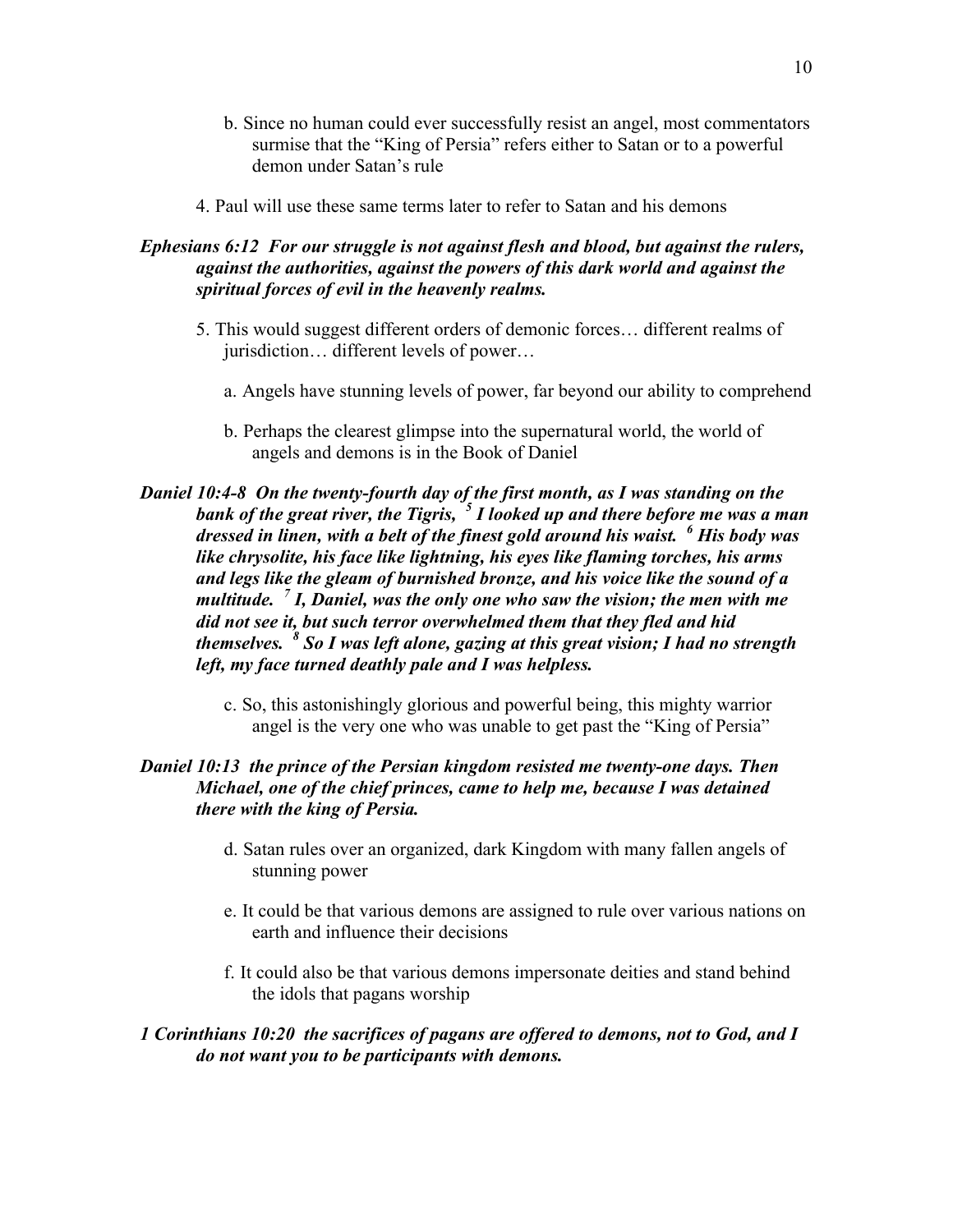- g. At any rate, Satan's vast kingdom of wickedness is well-organized and invisible… led by "rulers, authorities, and powers of this present darkness, and spiritual forces of evil in the heavenly realms."
- 6. Ephesians 1:20-22: Christ established in authority over all of them!!!
	- a. All of the forces of angels and demons alike is as nothing compared to Christ, enthroned at the right hand of Almighty God
	- b. So also Christ rules over earthly powers as well… CHRIST IS ABOVE ALL EARTHLY POWERS
	- c. No human ruler even comes close to Jesus in power and authority
	- d. Even the most powerful dictator and emperor and king and President and Prime Minister… they are as NOTHING compared to Christ
- *Isaiah 40:15 Surely the nations are like a drop in a bucket; they are regarded as dust on the scales; he weighs the islands as though they were fine dust.*
- *Isaiah 40:22-24 He sits enthroned above the circle of the earth, and its people are like grasshoppers. He stretches out the heavens like a canopy, and spreads them out like a tent to live in. <sup>23</sup> He brings princes to naught and reduces the rulers of this world to nothing. <sup>24</sup> No sooner are they planted, no sooner are they sown, no sooner do they take root in the ground, than he blows on them and they wither, and a whirlwind sweeps them away like chaff.*

All the political power of earth is under the sway of the Evil One

- *1 John 5:19 ¶ We know that we are of God, and the whole world lies in the power of the evil one.*
- *2 Corinthians 4:4 The god of this age has blinded the minds of unbelievers, so that they cannot see the light of the gospel of the glory of Christ, who is the image of God.*
- Satan's powerful demons exert a direct influence on the "movers and shakers" of planet earth; the princes and kings and CEOs and kingmakers and behind-the-scenes operatives are mere PUPPETS in Satan's hand… and He moves them directly to ATTACK THE CHURCH and RESIST it

Christ is infinitely ABOVE them…

#### *Ephesians 1:21* **far above** *all rule and authority and power and dominion*

The gap between Christ and the most powerful created being (Satan) is infinite!!

Thus rightly did He say,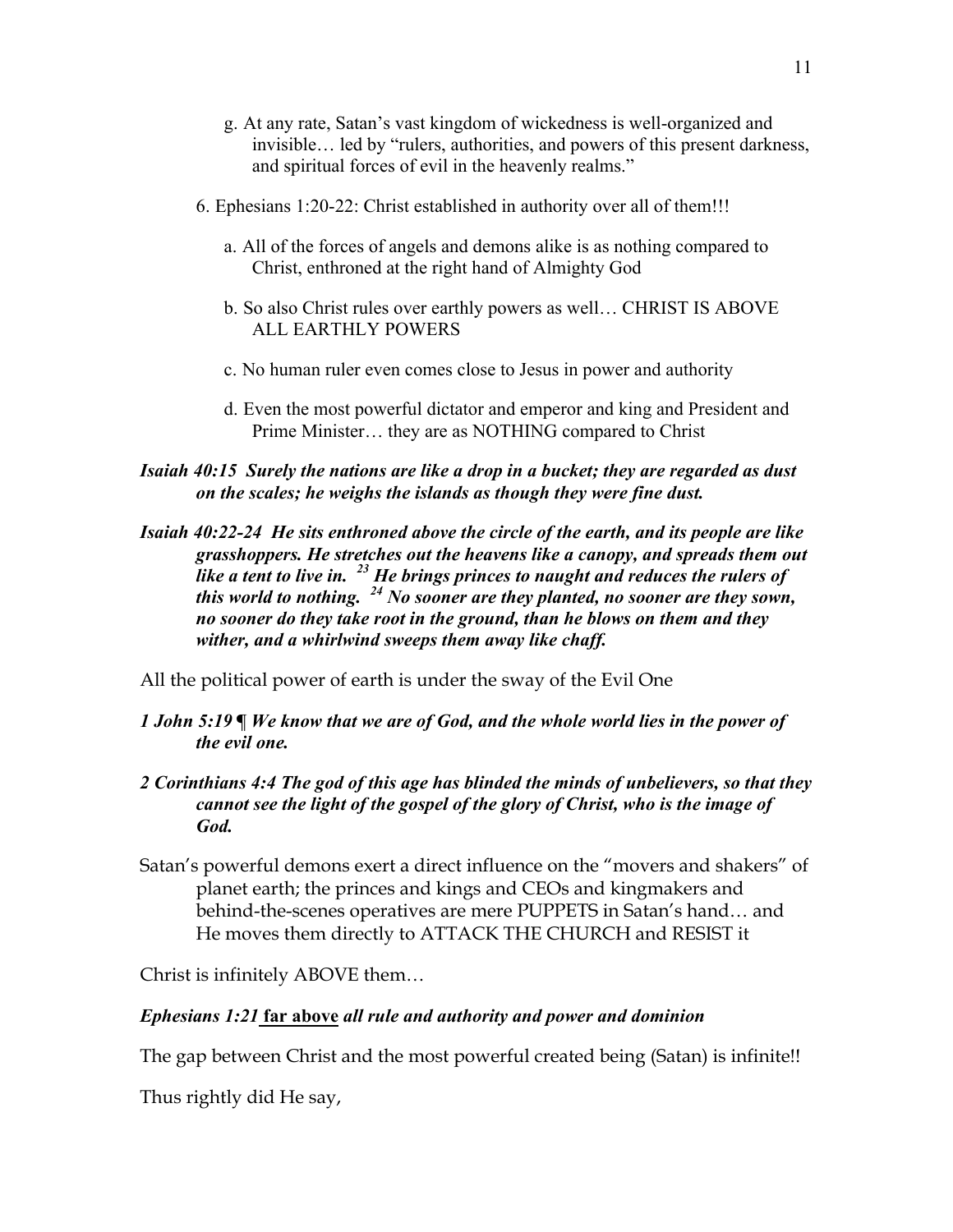*Matthew 28:18 "All authority in heaven and on earth has been given to me…"*

B. "Every Name that is Named"

1. Paul says God seated Christ far above every name that is named

- *Philippians 2:9-11 Therefore God exalted him to the highest place and gave him the name that is above every name, <sup>10</sup> that at the name of Jesus every knee should bow, in heaven and on earth and under the earth, <sup>11</sup> and every tongue confess that Jesus Christ is Lord, to the glory of God the Father.*
	- 2. This refers to fame, glory, reputation, and power

### *2 Samuel 7:9 Now I will make your name great, like the names of the greatest men of the earth.*

- a. Name also refers to AUTHORITY… such as "by what name do you command me?"
- b. Police might shout to a fleeing criminal: "Stop in the name of the Law!!"
- c. After healing a famous cripple in the Temple, the Jewish authorities asked Peter and John:

#### *Acts 4:7 "By what power or what name did you do this?"*

- 3. Jesus is given a name infinitely above all other names… a name greater than that of military conquerors like Alexander the Great and Julius Caesar; a name greater than the most powerful emperors like Kublai Khan or Suleymon the Magnificent; a name greater than the wisest philosophers or scholars like Plato, Archimedes, or Einstein
- 4. Jesus is given a name far above all heavenly names, like Gabriel or Michael, these mighty angels
- 5. Jesus' name is FAR ABOVE all other names
- C. "Not Only in This Age, But Also in the One to Come"
	- 1. Christ's power is BOTH present AND eternal
	- 2. It will extend forever and ever

# *Isaiah 9:7 Of the increase of his government and peace there will be no end. He will reign on David's throne and over his kingdom, establishing and upholding it with justice and righteousness from that time on and forever. The zeal of the LORD Almighty will accomplish this.*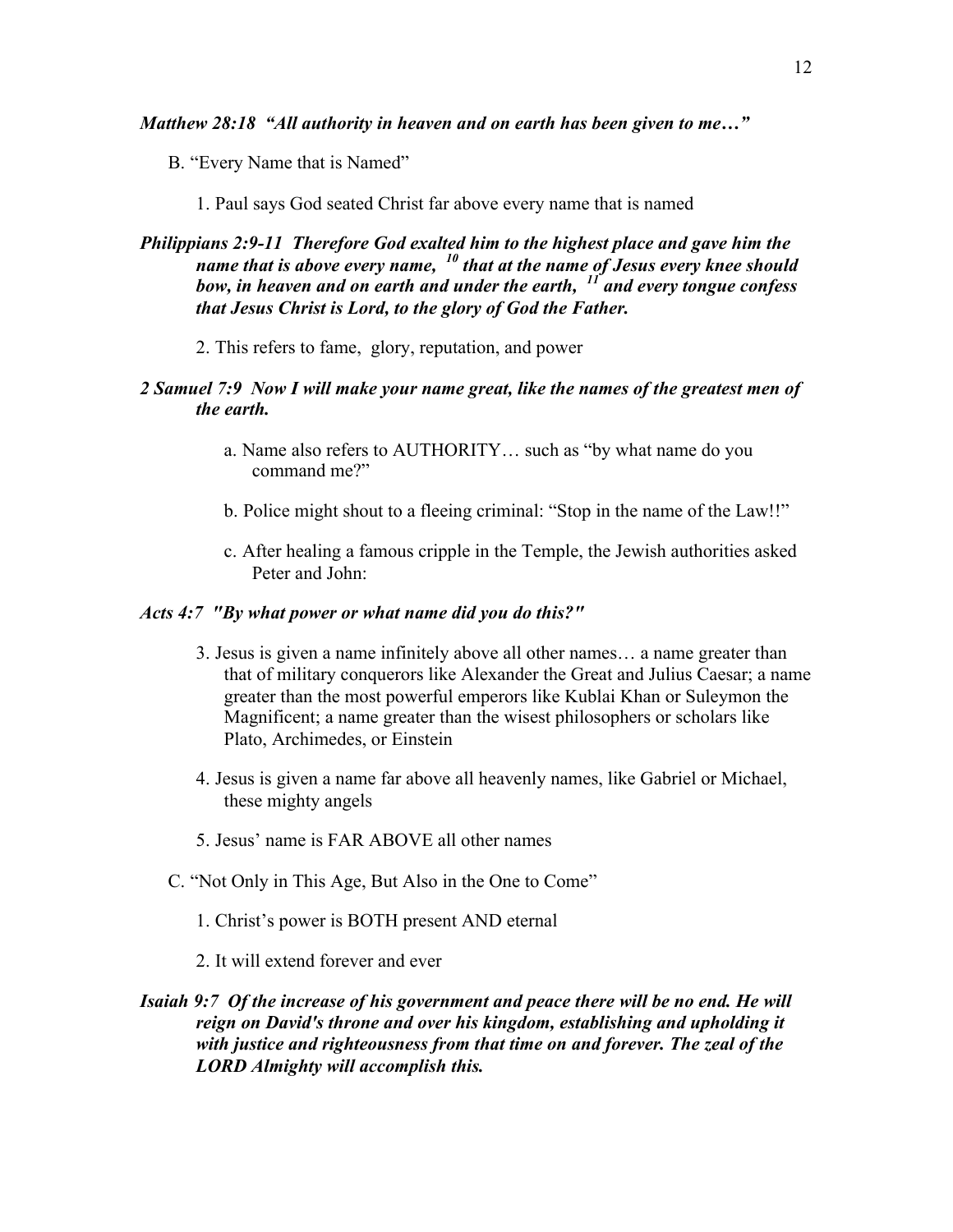- **[Nebuchadnezzar]** *Daniel 4:34-35 His dominion is an eternal dominion; his kingdom endures from generation to generation. <sup>35</sup> All the peoples of the earth are regarded as nothing. He does as he pleases with the powers of heaven and the peoples of the earth. No one can hold back his hand or say to him: "What have you done?"*
- **[Gabriel to Mary]** *Luke 1:32-33 He will be great and will be called the Son of the Most High. The Lord God will give him the throne of his father David, <sup>33</sup> and he will reign over the house of Jacob forever; his kingdom will never end."*
	- D. All Things Under His Feet: Total Domination Over His Enemies

#### *Ephesians 1:22 And God placed all things under his feet*

1. Paul cites Psalm 110 specifically in stating that Christ's enemies will all be put under His feet

#### *Psalm 110:1-2 "Sit at my right hand until I make your enemies a footstool for your feet." <sup>2</sup> The LORD will extend your mighty scepter from Zion; you will rule in the midst of your enemies.*

- 2. God has given all power and authority to Jesus to completely subdue His enemies
	- a. He binds the strong man (Satan) and plunders his dark Kingdom EVERY SINGLE DAY of His chosen children, and there is nothing Satan can do to stop it
	- b. He topples realms and subdues Kings and brings justice and vindication to His servants who cry out to Him day and night
	- c. He drives out demons from their strongholds, and shines light in dark places whenever He chooses to
- 3. In this way, Christ is able to build His Kingdom with awesome and irresistible power

# *Matthew 16:18 "I will build my church, and the gates of hell will not prevail against it!"*

- 4. Christ actively controls daily life on planet earth by His sovereign power
	- a. Christ constantly UPHOLDS the universe by the word of His power (Hebrews 1:3)
- Illus. Picture the world like a great house in an earthquake, about to be destroyed; the structural pillars are crumbling and the whole structure is about to come down on the people; picture a mighty man (stronger than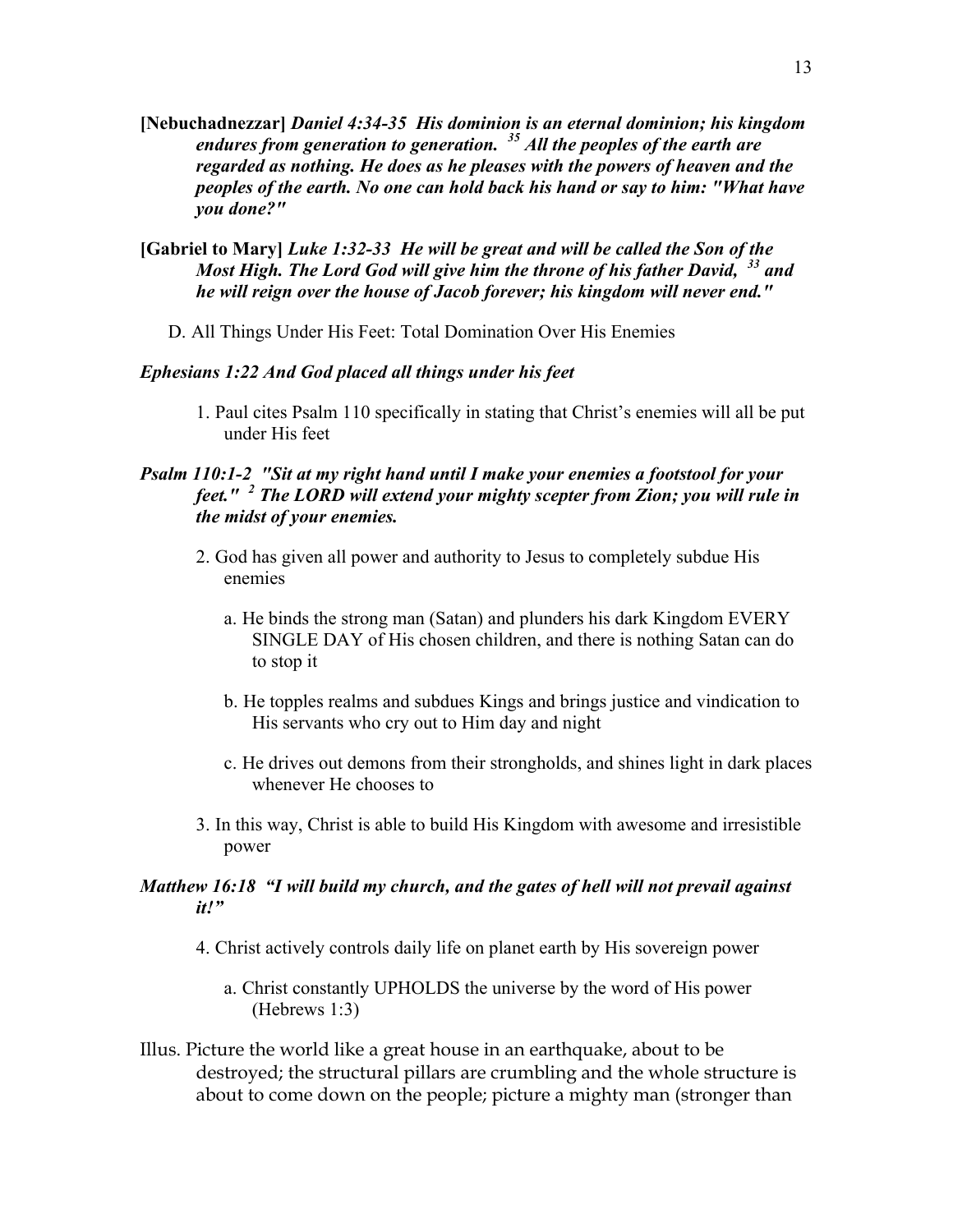Samson) rushing in and standing at just the right place, holding up the ceiling beams by his astonishing strength and allowing the rescue workers enough time to rush in and pull the children from the house; so Christ SUSTAINS the world moment by moment, though it is groaning and decaying and dying and crumbling at every moment. He sustains it by the word of His power until all His elect, His children, have been rescued

b. Christ PERMITS his powerful enemies to continue to exist and to act in the rebellious way they do; he PERMITS them to attack His people, He PERMITS them to make unjust laws and to martyr them and oppose their message; he PERMITS them to fleece the people, to strip them bare and plunder them…He permits all this wickedness because it is ultimately part of his sovereign plan; just as it was in the case of His own death:

# *Acts 4:27-28 Indeed Herod and Pontius Pilate met together with the Gentiles and the people of Israel in this city to conspire against your holy servant Jesus, whom you anointed. <sup>28</sup> They did what your power and will had decided beforehand should happen.*

c. Christ RESTRAINS wicked creatures—both devils and men—from doing much of the evil they would want. They make evil plans, but the Lord overrules them for His own glory

#### *Isaiah 7:7 Yet this is what the Sovereign LORD says: "'It will not take place, it will not happen…"*

d. Christ LIMITS wicked enemies from doing the extent of the evil they would want; he assigns them their boundaries and theirs walls and their borders and they cannot transgress without His sovereign permission

# **[to the suffering church of Smyrna]** *Revelation 2:10 Do not be afraid of what you are about to suffer. I tell you, the devil will put some of you in prison to test you, and you will suffer persecution for ten days.*

- See… the suffering is clearly LIMITED! Satan wanted to KILL them, instead all he can do is imprison them; the enemies would want to keep them in prison for years; instead, they must be released after ten days!
- So all the temptations and assaults of the enemies are FILTERED!! Satan cannot get at God's people without permission:

# **[Satan said to God about Job]** *Job 1:10 "Have you not put a hedge around him and his household and everything he has?*

*1 Corinthians 10:13 "God is faithful and will not allow you to be tempted beyond what you can bear…"*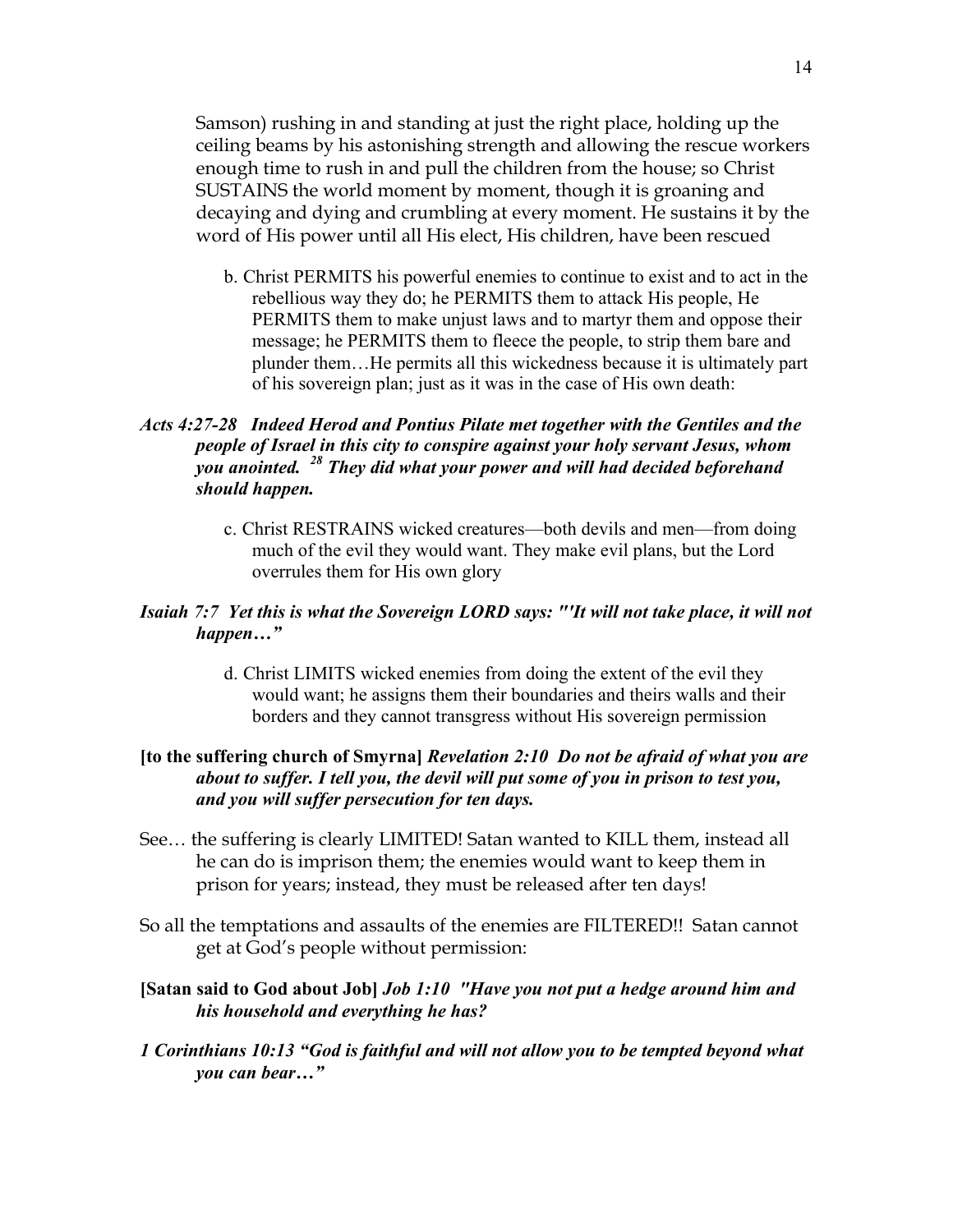e. Christ PROTECTS His people in the midst of terrifying enemies

# *Matthew 10:16 I am sending you out like sheep among wolves.*

- The night Jesus was arrested, the enemies of God would love to have arrested ALL TWELVE of the apostles; Jesus was in complete control of His arrest and protected them from facing a temptation too strong for them:
- *John 18:4-9 Jesus, knowing all that was going to happen to him, went out and asked them, "Who is it you want?" <sup>5</sup> "Jesus of Nazareth," they replied. "I am he," Jesus said. (And Judas the traitor was standing there with them.) <sup>6</sup> When Jesus said, "I am he," they drew back and fell to the ground. <sup>7</sup> Again he asked them, "Who is it you want?" And they said, "Jesus of Nazareth." <sup>8</sup> "I told you that I am he," Jesus answered. "If you are looking for me, then let these men go." <sup>9</sup> This happened so that the words he had spoken would be fulfilled: "I have not lost one of those you gave me."*
	- f. Christ PUNISHES evildoers and repays in His own good time the evil they have done; it comes back onto them, and He controls even the circumstances of their death for the protection of His people
- King Herod killed the Apostle James and would have killed Peter, except that the Lord orchestrated Peter's miraculous escape. But Christ's wrath was not sleeping. Soon after that, King Herod, wearing golden robes, made a speech to an adoring crowd, who worshipped him like a god:

# *Acts 12:23 Immediately, because Herod did not give praise to God, an angel of the Lord struck him down, and he was eaten by worms and died.*

- In the fourth century, the Roman Emperor Julian the Apostate persecuted the church and sought to weaken it; but he was thwarted again and again by providence; he sought to fund the rebuilding of the Jewish temple in Jerusalem to the chagrin of Christians and in direct contradiction of Jesus' prophecy that not one stone from the Temple would remain; but the project met with failure from repeated natural disasters: fires and earthquakes. Then Julian decided to destroy his two enemies—the Persians and the Christians. But he decided to do it in that order—Persian first, then the Christians. He died fighting the Persians and never got around to destroying the Christians
	- g. Christ REWARDS by providence acts of kindness shown to His people; he blesses the rule of kings and presidents that seek to help Christianity…

In all these ways, Christ ACTIVELY RULES OVER THE EVENTS of earth

E. Christ's Absolute Authority is Seen Most Plainly in His Role on Judgment Day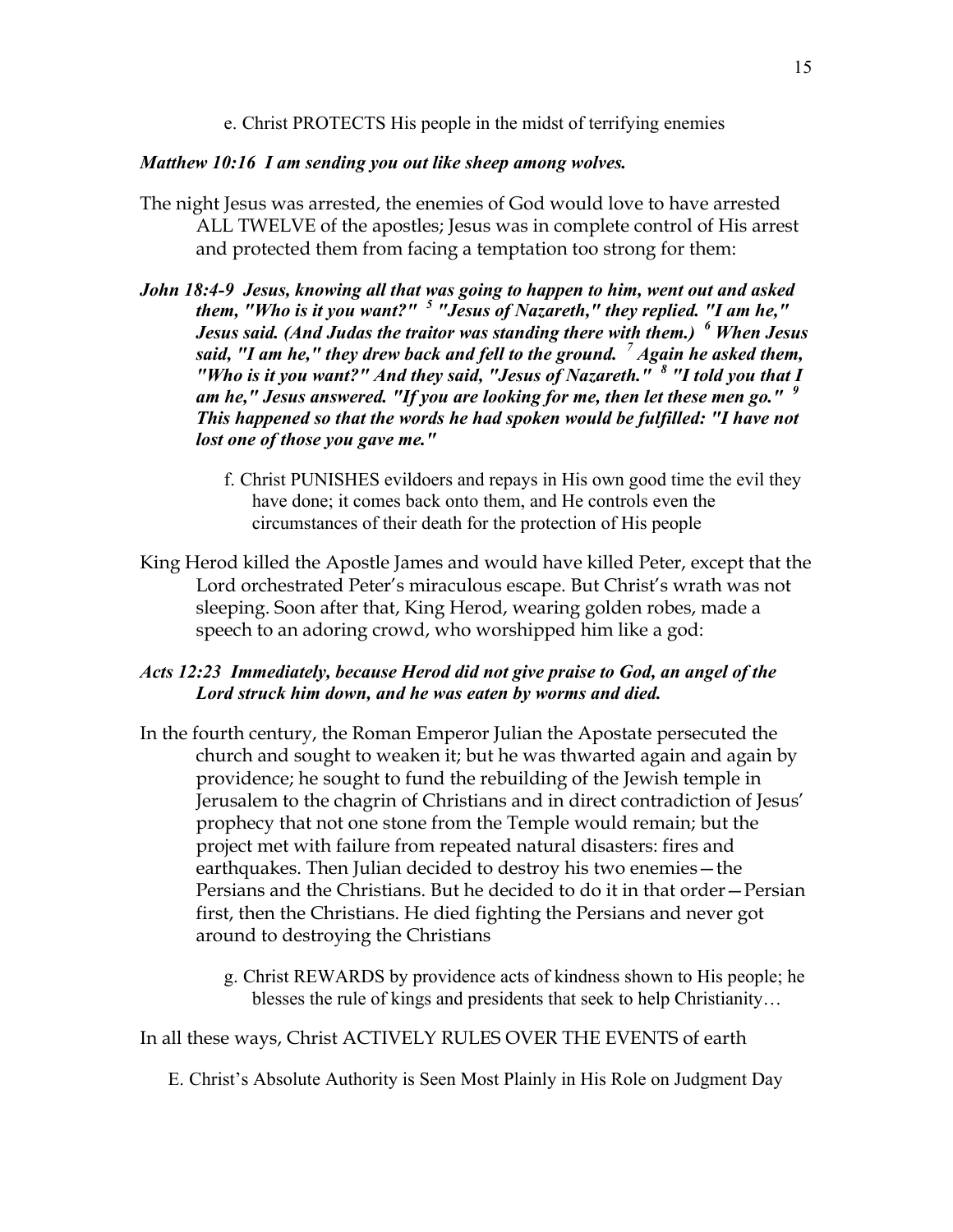- *John 5:22-23 Moreover, the Father judges no one, but has entrusted all judgment to the Son, <sup>23</sup> that all may honor the Son just as they honor the Father.*
- *John 5:27 And he has given him authority to judge because he is the Son of Man.*
- *Matthew 25:31-33 "When the Son of Man comes in his glory, and all the angels with him, he will sit on his throne in heavenly glory. <sup>32</sup> All the nations will be gathered before him, and he will separate the people one from another as a shepherd separates the sheep from the goats. <sup>33</sup> He will put the sheep on his right and the goats on his left.*
	- F. The Final Consummation of Christ's Victory Over His Enemies
- *1 Corinthians 15:24-27 Then the end will come, when he hands over the kingdom to God the Father after he has destroyed all dominion, authority and power. <sup>25</sup> For he must reign until he has put all his enemies under his feet. <sup>26</sup> The last enemy to be destroyed is death. <sup>27</sup> For he "has put everything under his feet."*
- *1 Corinthians 15:28 When he has done this, then the Son himself will be made subject to him who put everything under him, so that God may be all in all.*
- *Ephesians 1:10 to bring all things in heaven and on earth together under one head, even Christ.*
- V. The Purpose of God's Power: Christ Head for the Church (vs. 22-23)
- *Ephesians 1:22-23 And God placed all things under his feet and appointed him to be head over everything for the church, <sup>23</sup> which is his body, the fullness of him who fills everything in every way.*
	- A. Key Insight: Christ's Power is Wielded FOR THE GOOD OF HIS CHURCH
		- 1. All of the awesome power that Paul has been describing here is not merely to be an encouragement to the church of what God can do
		- 2. TRUE: Paul uses God's exaltation of Jesus Christ from the dead to His right hand far above all rulers and authorities as a CLEAR EXAMPLE of the same power God is working in each of us
		- 3. BUT Christ's establishment as King of kings and Lord of lords is no mere HONORARY POSITION; Christ is no mere FIGUREHEAD!! Not at all! Christ actively rules every moment of every day FOR THE BENEFIT OF THE CHURCH
	- B. Christ Established as Head of the Church
		- 1. The church is the assembly of the saints, both living and dead, those who are one with Him by faith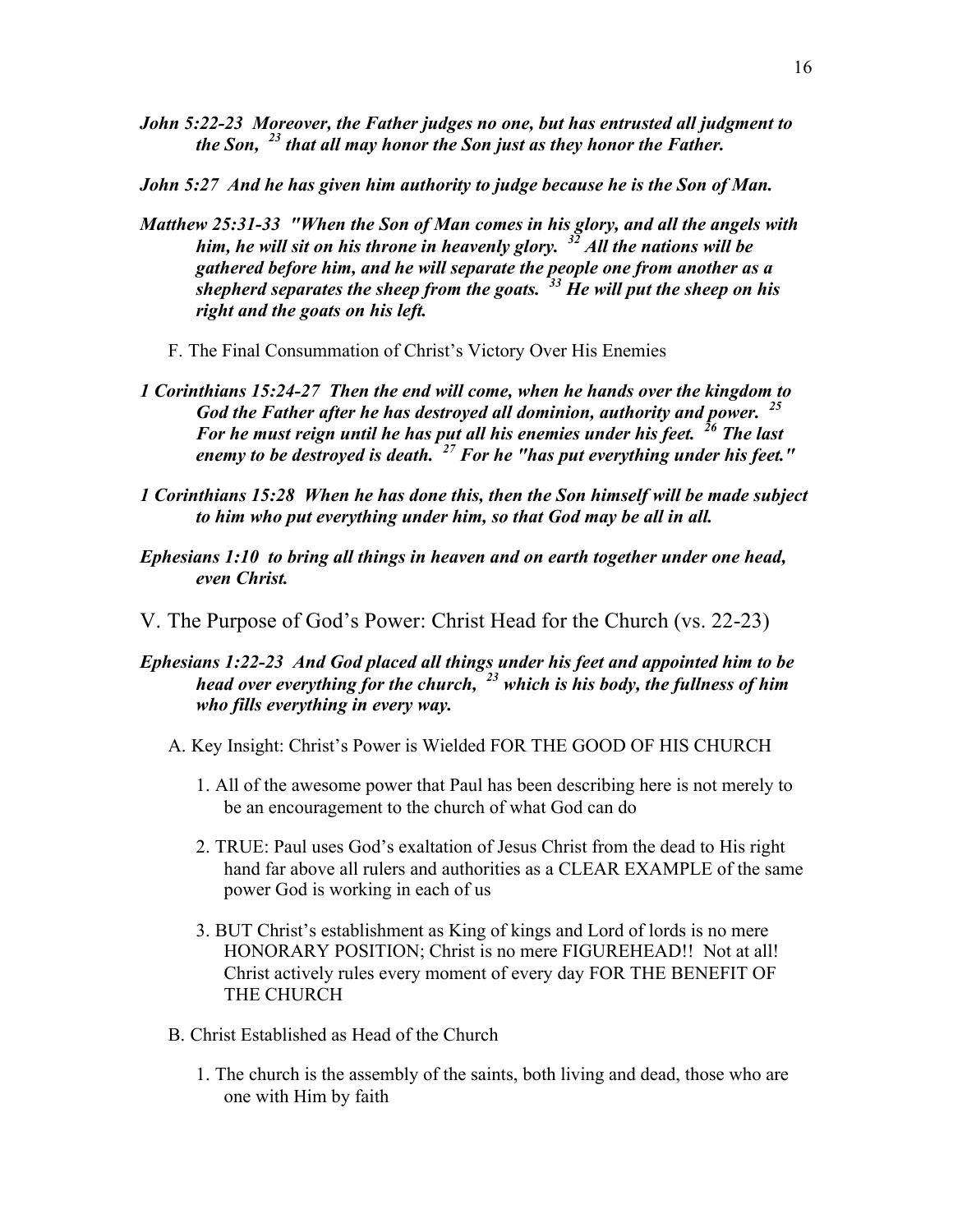- 2. The words "Head" and "Body" are metaphors for the spiritual union between Christ and every single individual believer
- 3. This union is so complete and powerful that Jesus spoke this way to Saul of Tarsus, who was breathing out murderous threats against the Lord's disciples and was dragging them off, both men and women, and putting them in prison:

# *Acts 9:4-5 "Saul, Saul, why do you persecute me?" <sup>5</sup> "Who are you, Lord?" Saul asked. "I am Jesus, whom you are persecuting," he replied.*

4. In the same way, Jesus will say this to all mankind on Judgment Day

# *Matthew 25:40 "The King will reply, 'I tell you the truth, whatever you did for one of the least of these brothers of mine, you did for me.'*

- 5. If something is hurting the foot, the head is not unconcerned… for the pain signals go back to the Head, and it is the Head that moves to work relief for the foot
- C. Head = Absolute Authority Over
	- 1. Christ alone rules over the church
	- 2. BUT the manner of Christ's rule over the Church is very different from His rule over the powers, principalities and evil rulers; He rules over them by force and by hidden providence
	- 3. He rules over the church by loving persuasion through the Holy Spirit
	- 4. We DELIGHT to do Christ's will, and are GRIEVED when we disobey
	- 5. Also, no human is the ruler or head of the church
		- a. No pope, no founding church-planter, no elder or group of elders
		- b. Christ's rule over the church is absolute… He alone is HEAD OVER EVERYTHING for the church
- D. The Church is Christ's "Fullness"… Despite the Fact that He Fills Everything in Every way
	- 1. Christ didn't need the church in order to be full… we actually receive HIS FULLNESS through the Holy Spirit

#### *John 1:16 And from his fullness we have all received, grace upon grace.*

*Ephesians 5:18 be filled with the Spirit.*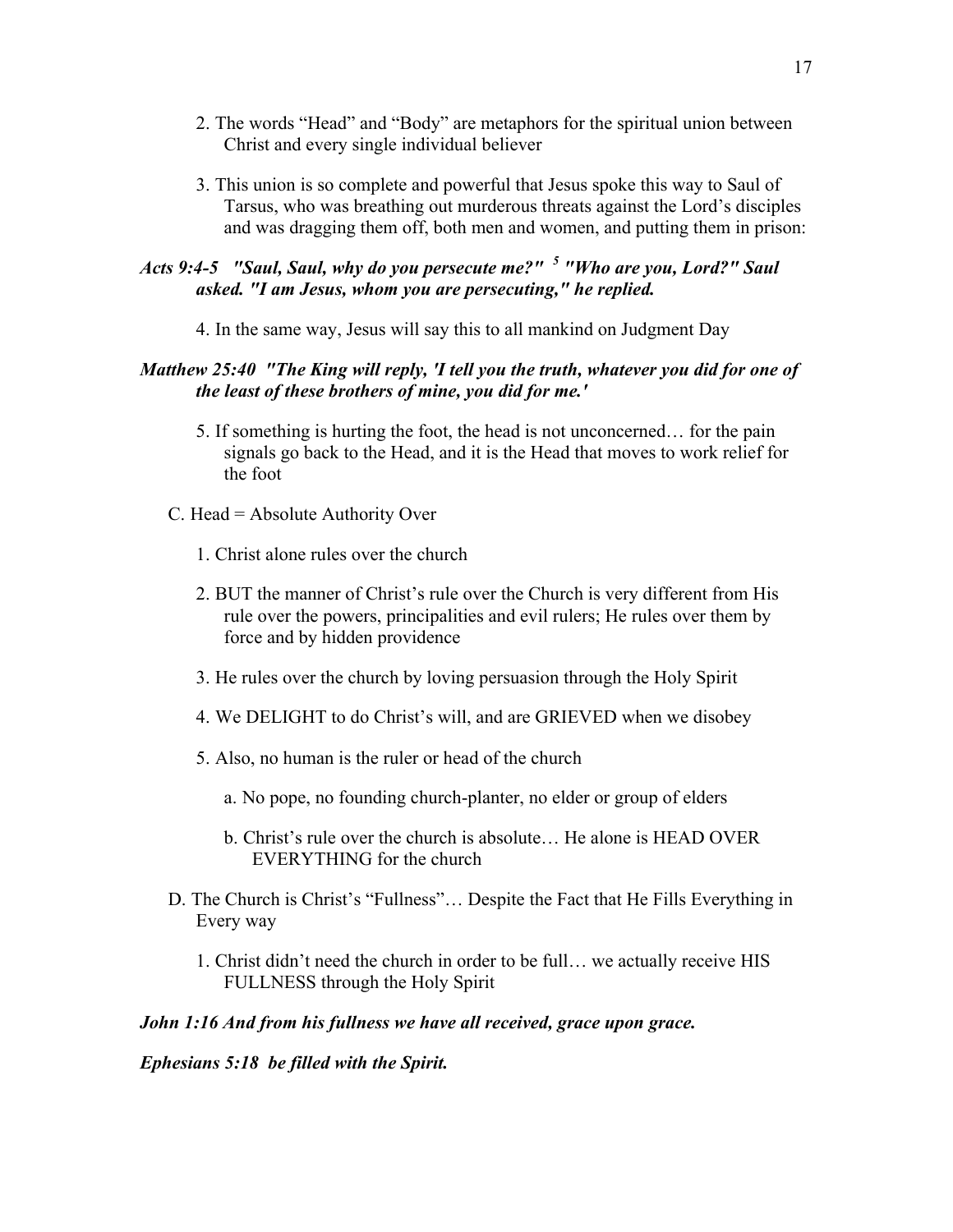- 2. But we understand this statement in this way: the church is the FULLNESS of Christ in that it was for the church Christ was born, for the church that Christ lived, for the church that Christ died and for the church that he rose
- 3. God the Father entrusted the Elect to Christ and sent Him to save them; He returns to heaven having ACHIEVED HIS MISSION

# *Hebrews 2:13-15 And again he says, "Here am I, and the children God has given me." <sup>14</sup> ¶ Since the children have flesh and blood, he too shared in their humanity so that by his death he might destroy him who holds the power of death-- that is, the devil-- <sup>15</sup> and free those who all their lives were held in slavery by their fear of death.*

- 4. We are the chosen ones, the children God sent Christ into the world to save; He did not come back EMPTY-HANDED! We are His fullness, and He is ours
- 5. Also, the fullness means that 100% of the elect will be saved

# *John 6:37-39 All that the Father gives me will come to me, and whoever comes to me I will never drive away. <sup>38</sup> For I have come down from heaven not to do my will but to do the will of him who sent me. <sup>39</sup> And this is the will of him who sent me, that I shall lose none of all that he has given me, but raise them up at the last day.*

## VI. Applications

- A. Christians: Marvel at this Awesome Display of POWER by God the Father in Christ
	- 1. The same power that raised Christ from the dead and exalted Him to the highest place is AT WORK IN YOU NOW… it has already been at work in you and will continue to work in you and around you until you are in your resurrection body in the New Heaven and New Earth
	- 2. Be fully CONFIDENT, no matter how difficult the road seems to be
	- 3. Meditate on Christ's resurrection every day: marvel at how God raised Him from the dead physically and how he raised you from the dead spiritually; meditate on the fact that, someday, He will raise your body from the dead as well
	- 4. Meditate on God's power in exalting Christ through the heavens to sit at His right hand; understand what that means for you… you have an ADVOCATE at the right hand of God who is CONSTANTLY interceding for you; your advocate is SEATED, meaning His atoning work is done;
	- 5. Meditate on Christ's absolute authority and power, INFINITELY FAR ABOVE all rule and authority, power and dominion; don't fear what Satan